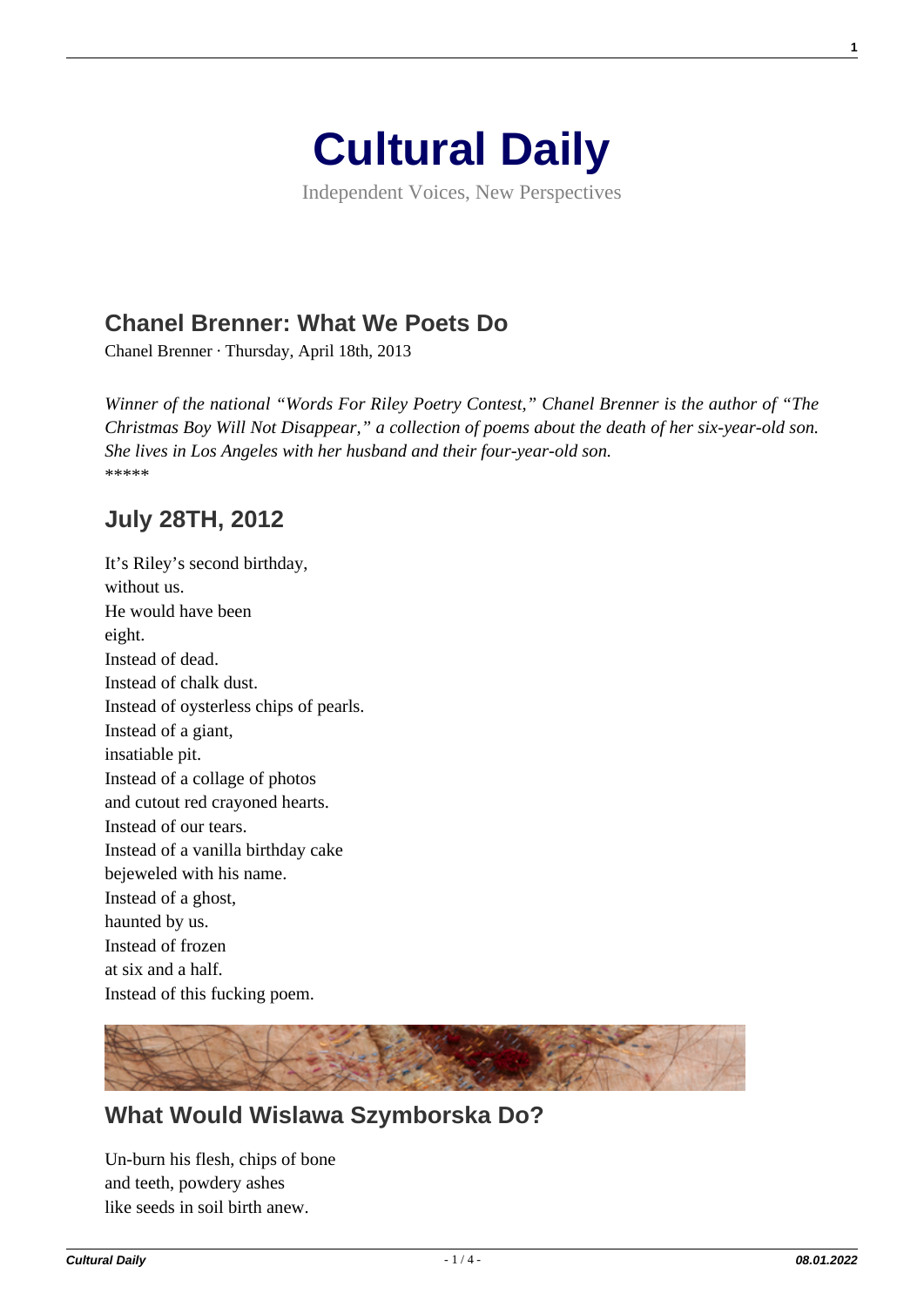Reclaim his heart, his kidneys, his liver. Kindly return the recipients their own. Cross a line through the words, He died. Re-classify an Arteriovenous Malformation, a work of fiction. Place him back in his bed, safely tucked, to awaken after a dream-filled slumber. Create something out of nothing. Life out of loss. Isn't that what we poets do?



#### **God as a Waiter**

A friend tells me I need to ask God for a baby. "He will give you one, if you ask." She tells me this like we are in a café, talking about a bowl of soup. Place the order. Thou shall receive. I picture God up there, the waiter of all waiters, taking our orders, ringing the bell, serving up the soup du jour. The last thing I ordered from Him, I never received. He stood at my table in His white button down shirt, black pants, little white apron, pulled out his order pad and while clicking His pen, said, "sorry, but what you ordered has been 86'd… we're all out of *The Saving a Dying Child* today."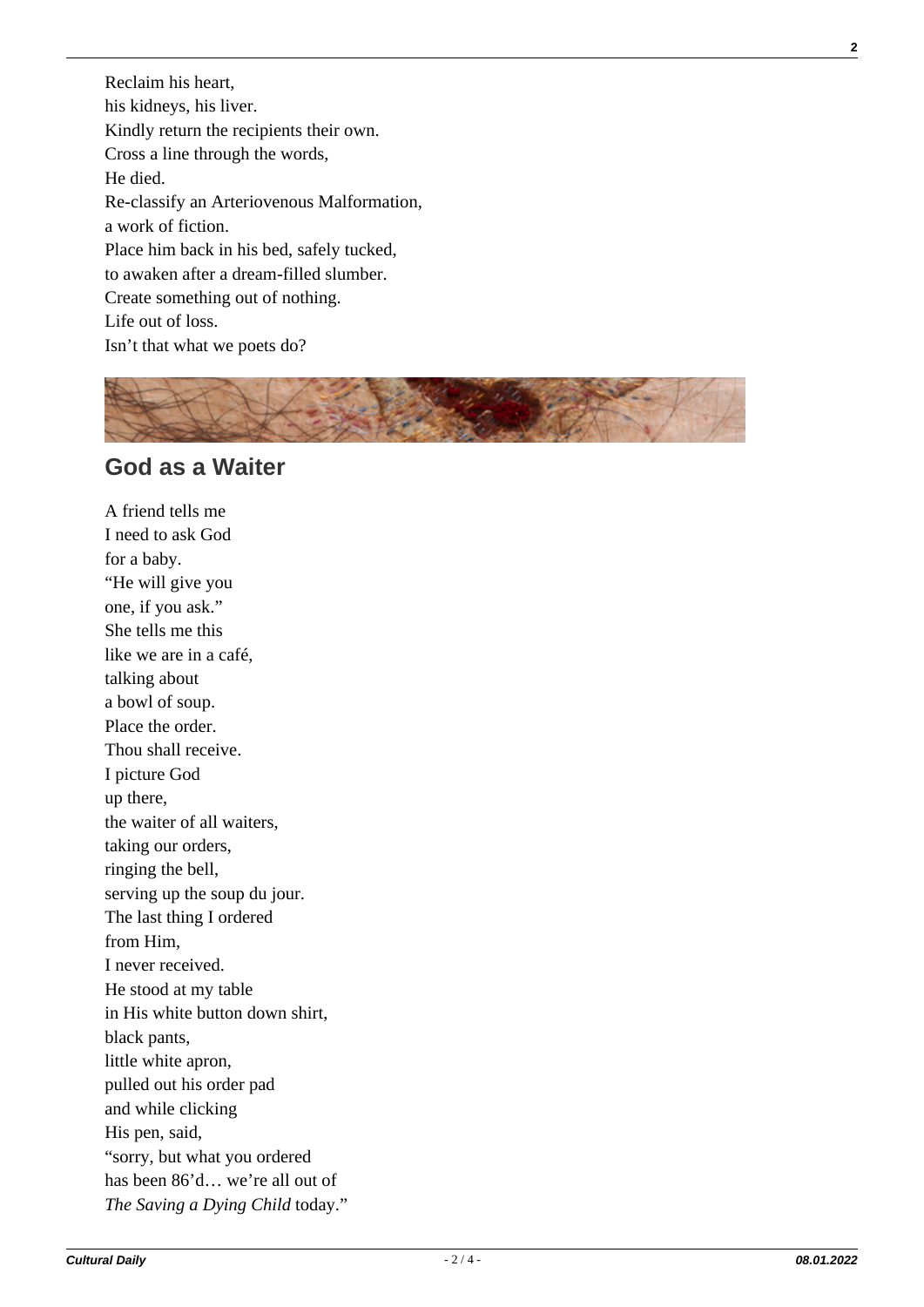I nod yes. Tell my friend I will ask God for a baby. Then she says, "Oh, by the way, you have to believe."



# **Mothering a Dead Child**

I can't stop writing poems about my dead son. I am worried I won't be able to stop. I am afraid I am trapping his spirit. I like to think I am keeping him alive. It is unknowable. It is my first time and there are no classes to take or books to read about how to mother a dead child. What if I am an overprotective parent, boarding up the windows of his bedroom, locking the door, hiding the key, keeping him all for myself, torturing him with my poems? How will I know? Who will tell me? How will I stop?



## **Knowing**

My husband asks me during dinner, would I do it all again? Would I say "yes" and marry him? Knowing what I know now. Knowing Riley would die. Knowing it would lead to this pain.